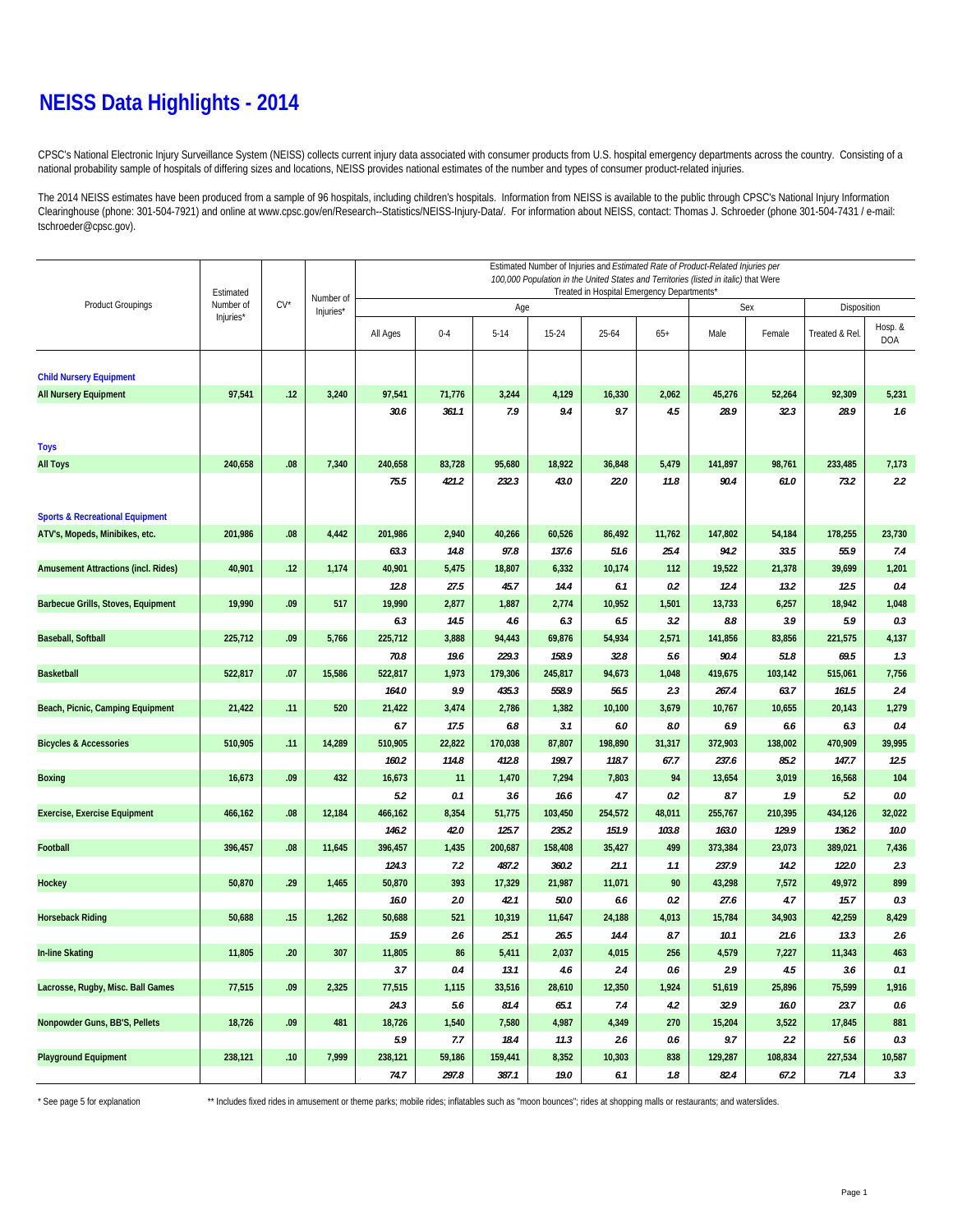|                                     | Estimated |        |                        | Estimated Number of Injuries and Estimated Rate of Product-Related Injuries per<br>100,000 Population in the United States and Territories (listed in italic) that Were<br>Treated in Hospital Emergency Departments* |                |                 |                |                 |                 |                 |                  |                 |                       |  |  |
|-------------------------------------|-----------|--------|------------------------|-----------------------------------------------------------------------------------------------------------------------------------------------------------------------------------------------------------------------|----------------|-----------------|----------------|-----------------|-----------------|-----------------|------------------|-----------------|-----------------------|--|--|
| <b>Product Groupings</b>            | Number of | $CV^*$ | Number of<br>Injuries* |                                                                                                                                                                                                                       |                | Age             |                |                 |                 | Sex             | Disposition      |                 |                       |  |  |
|                                     | Injuries* |        |                        | All Ages                                                                                                                                                                                                              | $0 - 4$        | $5 - 14$        | $15 - 24$      | $25 - 64$       | $65+$           | Male            | Female           | Treated & Rel   | Hosp. &<br><b>DOA</b> |  |  |
|                                     |           |        |                        |                                                                                                                                                                                                                       |                |                 |                |                 |                 |                 |                  |                 |                       |  |  |
| <b>Racquet Sports</b>               | 25,118    | .22    | 634                    | 25,118<br>7.9                                                                                                                                                                                                         | 137<br>0.7     | 3,375<br>8.2    | 5,379<br>12.2  | 9,889<br>5.9    | 6,337<br>13.7   | 15,269<br>9.7   | 9,848<br>6.1     | 22,510<br>7.1   | 2,607<br>0.8          |  |  |
| <b>Skateboards</b>                  | 119,760   | .17    | 2,904                  | 119,760                                                                                                                                                                                                               | 980            | 40,702          | 59,520         | 18,495          | 61              | 97,744          | 22,016           | 115,670         | 4,089                 |  |  |
|                                     |           |        |                        | 37.6                                                                                                                                                                                                                  | 4.9            | 98.8            | 135.3          | 11.0            | 0.1             | 62.3            | 13.6             | 36.3            | 1.3                   |  |  |
| Skating (excl. In-line)             | 80,170    | .08    | 2,240                  | 80,170                                                                                                                                                                                                                | 1,069          | 44,022          | 10,877         | 23,040          | 1162            | 27,378          | 52,792           | 77,048          | 3,122                 |  |  |
|                                     |           |        |                        | 25.1                                                                                                                                                                                                                  | 5.4            | 106.9           | 24.7           | 13.7            | 2.5             | 17.4            | 32.6             | 24.2            | 1.0                   |  |  |
| <b>Soccer</b>                       | 239,943   | .14    | 7,574                  | 239,943                                                                                                                                                                                                               | 2,538          | 104,838         | 93,151         | 39,314          | 103             | 157,001         | 82,941           | 235,574         | 4,369                 |  |  |
|                                     |           |        |                        | 75.3                                                                                                                                                                                                                  | 12.8           | 254.5           | 211.8          | 23.5            | 0.2             | 100.0           | 51.2             | 73.9            | 1.4                   |  |  |
| Swimming, Pools, Equipment          | 159,892   | .18    | 3,853                  | 159,892                                                                                                                                                                                                               | 15,929         | 67,062          | 25,403         | 42,974          | 8,525           | 84,647          | 75,245           | 149,204         | 10,688                |  |  |
|                                     |           |        |                        | 50.1                                                                                                                                                                                                                  | 80.1           | 162.8           | 57.8           | 25.6            | 18.4            | 53.9            | 46.5             | 46.8            | 3.4                   |  |  |
| Toboggans, Sleds, Snow Discs, etc.  | 19,296    | .16    | 510                    | 19,296                                                                                                                                                                                                                | 1,117          | 9,941           | 3,190          | 4,557           | 492             | 10,772          | 8,524            | 18,441          | 856                   |  |  |
|                                     |           |        |                        | 6.1                                                                                                                                                                                                                   | 5.6            | 24.1            | 7.3            | 2.7             | 1.1             | 6.9             | 5.3              | 5.8             | 0.3                   |  |  |
| Track & Field Activities, Equipment | 29,484    | .09    | 908                    | 29,484                                                                                                                                                                                                                | $\pmb{0}$      | 11,634          | 12,830         | 4,800           | 219             | 13,721          | 15,763           | 28,409          | 1,075                 |  |  |
|                                     |           |        |                        | 9.2                                                                                                                                                                                                                   | 0.0            | 28.2            | 29.2           | 2.9             | 0.5             | 8.7             | 9.7              | 8.9             | 0.3                   |  |  |
| <b>Trampolines</b>                  | 104,691   | .10    | 3,084                  | 104,691<br>32.8                                                                                                                                                                                                       | 17,976<br>90.4 | 65,452<br>158.9 | 12,046<br>27.4 | 9,201<br>5.5    | 16<br>0.0       | 53,642<br>34.2  | 51,049<br>31.5   | 100,291<br>31.5 | 4,400<br>1.4          |  |  |
| <b>Volleyball</b>                   | 52,548    | .09    | 1,399                  | 52,548                                                                                                                                                                                                                | 43             | 18,930          | 22,032         | 11,220          | 323             | 15,857          | 36,692           | 51,923          | 626                   |  |  |
|                                     |           |        |                        | 16.5                                                                                                                                                                                                                  | 0.2            | 46.0            | 50.1           | 6.7             | 0.7             | 10.1            | 22.7             | 16.3            | 0.2                   |  |  |
|                                     |           |        |                        |                                                                                                                                                                                                                       |                |                 |                |                 |                 |                 |                  |                 |                       |  |  |
| Home Comm'n & Entertainment         |           |        |                        |                                                                                                                                                                                                                       |                |                 |                |                 |                 |                 |                  |                 |                       |  |  |
| <b>Sound Recording Equipment</b>    | 44,278    | .08    | 1,135                  | 44,278                                                                                                                                                                                                                | 3,847          | 4,599           | 8,868          | 19,219          | 7,744           | 20,848          | 23,430           | 41,428          | 2,850                 |  |  |
|                                     |           |        |                        | 13.9                                                                                                                                                                                                                  | 19.4           | 11.2            | 20.2           | 11.5            | 16.7            | 13.3            | 14.5             | 13.0            | 0.9                   |  |  |
| <b>Television Sets &amp; Stands</b> | 61,136    | .08    | 1,672                  | 61,136                                                                                                                                                                                                                | 11,388         | 7,533           | 7,110          | 28,406          | 6,699           | 34,092          | 27,044           | 58,226          | 2,911                 |  |  |
|                                     |           |        |                        | 19.2                                                                                                                                                                                                                  | 57.3           | 18.3            | 16.2           | 17.0            | 14.5            | 21.7            | 16.7             | 18.3            | 0.9                   |  |  |
| <b>Personal Use Items</b>           |           |        |                        |                                                                                                                                                                                                                       |                |                 |                |                 |                 |                 |                  |                 |                       |  |  |
| Clothing                            | 341,824   | .07    | 8,938                  | 341,824<br>107.2                                                                                                                                                                                                      | 17,689<br>89.0 | 37,626<br>91.3  | 43,695<br>99.4 | 162,811<br>97.2 | 80,004<br>173.0 | 134,888<br>86.0 | 206,936<br>127.8 | 310,956<br>97.5 | 30,868<br>9.7         |  |  |
| Drug Poisonings to Children under 5 | 58,438    | .10    | 1,889                  | 58,438                                                                                                                                                                                                                | 58,438         | $\bf{0}$        | $\bf{0}$       | $\bf{0}$        | $\bf{0}$        | 30,948          | 27,490           | 47,308          | 11,130                |  |  |
|                                     |           |        |                        | 18.3                                                                                                                                                                                                                  | 294.0          | 0.0             | 0.0            | 0.0             | 0.0             | 19.7            | 17.0             | 14.8            | 3.5                   |  |  |
| <b>Grooming Devices</b>             | 42,793    | .10    | 1,281                  | 42,793                                                                                                                                                                                                                | 11,908         | 4,839           | 4,737          | 15,500          | 5,809           | 15,993          | 26,801           | 40,504          | 2,289                 |  |  |
|                                     |           |        |                        | 13.4                                                                                                                                                                                                                  | 59.9           | 11.7            | 10.8           | 9.3             | 12.6            | 10.2            | 16.6             | 12.7            | 0.7                   |  |  |
| <b>Protection Devices</b>           | 12,829    | .14    | 313                    | 12,829                                                                                                                                                                                                                | 605            | 1,373           | 2,620          | 7,329           | 886             | 9,317           | 3,512            | 12,602          | 227                   |  |  |
|                                     |           |        |                        | $4.0\,$                                                                                                                                                                                                               | $3.0\,$        | $3.3\,$         | $6.0$          | 4.4             | 1.9             | $5.9$           | 2.2              | $4.0\,$         | 0.1                   |  |  |
| Razors, Shavers, Razor Blades       | 55,042    | .16    | 1,244                  | 55,042                                                                                                                                                                                                                | 2,930          | 3,174           | 11,959         | 30,793          | 6,185           | 31,794          | 23,248           | 53,706          | 1,335                 |  |  |
|                                     |           |        |                        | 17.3                                                                                                                                                                                                                  | 14.7           | 7.7             | 27.2           | 18.4            | 13.4            | 20.3            | 14.4             | 16.8            | 0.4                   |  |  |
| <b>Household Containers</b>         |           |        |                        |                                                                                                                                                                                                                       |                |                 |                |                 |                 |                 |                  |                 |                       |  |  |
| Cans, Other Containers              | 270,014   | .06    | 6,848                  | 270,014                                                                                                                                                                                                               | 30,102         | 21,564          | 35,777         | 148,652         | 33,919          | 128,168         | 141,845          | 256,705         | 13,309                |  |  |
|                                     |           |        |                        | 84.7                                                                                                                                                                                                                  | 151.4          | 52.4            | 81.3           | 88.7            | 73.3            | 81.7            | 87.6             | 80.5            | 4.2                   |  |  |
| Glass Bottles, Jars                 | 37,670    | .10    | 962                    | 37,670                                                                                                                                                                                                                | 2,265          | 3,936           | 7,863          | 20,971          | 2,635           | 20,635          | 17,036           | 36,353          | 1,317                 |  |  |
|                                     |           |        |                        | 11.8                                                                                                                                                                                                                  | 11.4           | 9.6             | 17.9           | 12.5            | 5.7             | 13.1            | 10.5             | 11.4            | 0.4                   |  |  |
| Yard & Garden Equipment             |           |        |                        |                                                                                                                                                                                                                       |                |                 |                |                 |                 |                 |                  |                 |                       |  |  |
| <b>Chain Saws</b>                   | 29,687    | .09    | 577                    | 29,687                                                                                                                                                                                                                | 6              | 442             | 2,885          | 21,849          | 4,505           | 28,300          | 1,387            | 28,310          | 1,377                 |  |  |
|                                     |           |        |                        | 9.3                                                                                                                                                                                                                   | 0.0            | 1.1             | 6.6            | 13.0            | 9.7             | 18.0            | 0.9              | 8.9             | 0.4                   |  |  |
| <b>Hand Garden Tools</b>            | 81,781    | .13    | 1,783                  | 81,781<br>25.6                                                                                                                                                                                                        | 1,334<br>6.7   | 5,241<br>12.7   | 5,884<br>13.4  | 54,608<br>32.6  | 14,714<br>31.8  | 54,905<br>35.0  | 26,876<br>16.6   | 75,983<br>23.8  | 5,798<br>1.8          |  |  |
|                                     |           |        |                        |                                                                                                                                                                                                                       |                |                 |                |                 |                 |                 |                  |                 |                       |  |  |

\* See page 5 for explanation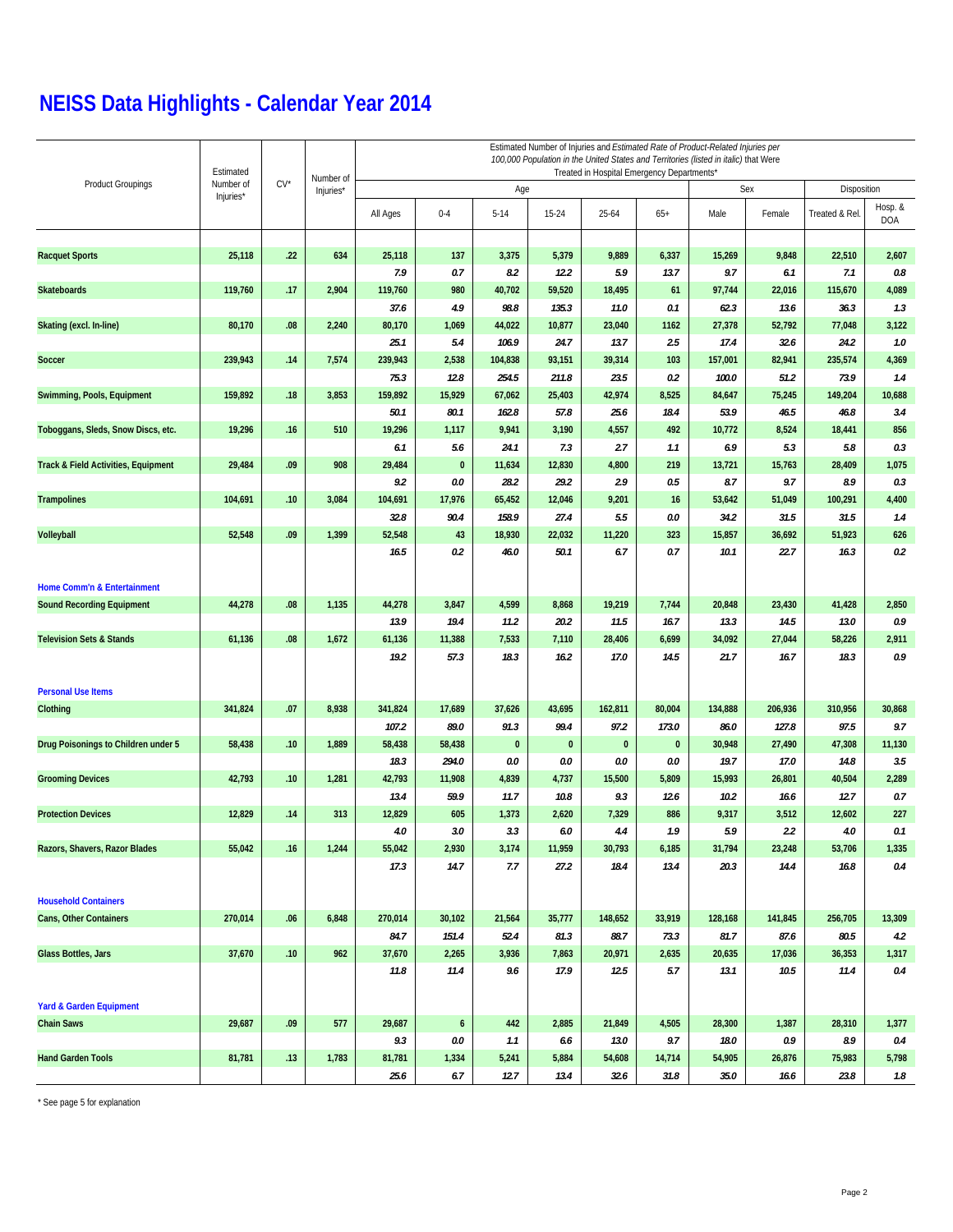|                                          | Estimated |        | Number of | Estimated Number of Injuries and Estimated Rate of Product-Related Injuries per<br>100,000 Population in the United States and Territories (listed in italic) that Were<br>Treated in Hospital Emergency Departments* |         |        |           |           |        |         |        |                |                       |  |  |
|------------------------------------------|-----------|--------|-----------|-----------------------------------------------------------------------------------------------------------------------------------------------------------------------------------------------------------------------|---------|--------|-----------|-----------|--------|---------|--------|----------------|-----------------------|--|--|
| <b>Product Groupings</b>                 | Number of | $CV^*$ | Injuries* |                                                                                                                                                                                                                       |         | Age    |           |           |        |         | Sex    | Disposition    |                       |  |  |
|                                          | Injuries* |        |           | All Ages                                                                                                                                                                                                              | $0 - 4$ | $5-14$ | $15 - 24$ | $25 - 64$ | $65+$  | Male    | Female | Treated & Rel. | Hosp. &<br><b>DOA</b> |  |  |
|                                          |           |        |           |                                                                                                                                                                                                                       |         |        |           |           |        |         |        |                |                       |  |  |
| Hatchets, Axes                           | 14,550    | .12    | 278       | 14,550                                                                                                                                                                                                                | 148     | 1,142  | 2,937     | 8,708     | 1,615  | 12,981  | 1,570  | 14,334         | 217                   |  |  |
|                                          |           |        |           | 4.6                                                                                                                                                                                                                   | 0.7     | 2.8    | 6.7       | 5.2       | 3.5    | 8.3     | 1.0    | 4.5            | 0.1                   |  |  |
| Lawn & Garden Equipment                  | 83,423    | .08    | 1,862     | 83,423                                                                                                                                                                                                                | 3,828   | 6,961  | 6,236     | 39,977    | 26,422 | 51,217  | 32,206 | 76,064         | 7,359                 |  |  |
|                                          |           |        |           | 26.2                                                                                                                                                                                                                  | 19.3    | 16.9   | 14.2      | 23.9      | 57.1   | 32.6    | 19.9   | 23.9           | 2.3                   |  |  |
| <b>Lawn Mowers</b>                       | 81,108    | .10    | 1,685     | 81,108                                                                                                                                                                                                                | 969     | 2,064  | 6,106     | 55,130    | 16,840 | 62,115  | 18,993 | 72,783         | 8,326                 |  |  |
|                                          |           |        |           | 25.4                                                                                                                                                                                                                  | 4.9     | 5.0    | 13.9      | 32.9      | 36.4   | 39.6    | 11.7   | 22.8           | 2.6                   |  |  |
| <b>Other Power Lawn Equipment</b>        | 22,107    | .12    | 456       | 22,107                                                                                                                                                                                                                | 401     | 707    | 1,898     | 13,689    | 5,412  | 18,917  | 3,190  | 20,872         | 1,235                 |  |  |
|                                          |           |        |           | 6.9                                                                                                                                                                                                                   | 2.0     | 1.7    | 4.3       | 8.2       | 11.7   | 12.1    | 2.0    | 6.5            | 0.4                   |  |  |
| Trimmers, Small Power Garden Tools       | 20,060    | .11    | 387       | 20,060                                                                                                                                                                                                                | 52      | 240    | 2,208     | 13,660    | 3,899  | 14,254  | 5,806  | 19,310         | 750                   |  |  |
|                                          |           |        |           | 6.3                                                                                                                                                                                                                   | 0.3     | 0.6    | 5.0       | 8.2       | 8.4    | 9.1     | 3.6    | 6.1            | 0.2                   |  |  |
| <b>Home Workshop Equipment</b>           |           |        |           |                                                                                                                                                                                                                       |         |        |           |           |        |         |        |                |                       |  |  |
| <b>Batteries</b>                         | 13,054    | .10    | 389       | 13,054                                                                                                                                                                                                                | 5,644   | 2,145  | 503       | 3,409     | 1,355  | 8,338   | 4,717  | 11,316         | 1,738                 |  |  |
|                                          |           |        |           | 4.1                                                                                                                                                                                                                   | 28.4    | 5.2    | 1.1       | 2.0       | 2.9    | 5.3     | 2.9    | 3.5            | 0.5                   |  |  |
| Hoists, Lifts, Jacks, etc.               | 18,229    | .09    | 390       | 18,229                                                                                                                                                                                                                | 393     | 626    | 3,382     | 12,286    | 1,542  | 15,763  | 2,466  | 17,202         | 1,027                 |  |  |
|                                          |           |        |           | 5.7                                                                                                                                                                                                                   | 2.0     | 1.5    | 7.7       | 7.3       | 3.3    | 10.0    | 1.5    | 5.4            | 0.3                   |  |  |
| Power Home Tools (excl. Saws)            | 26,665    | .12    | 522       | 26,665                                                                                                                                                                                                                | 501     | 467    | 3,176     | 19,285    | 3,236  | 24,046  | 2,619  | 25,915         | 750                   |  |  |
|                                          |           |        |           | 8.4                                                                                                                                                                                                                   | 2.5     | 1.1    | 7.2       | 11.5      | 7.0    | 15.3    | 1.6    | 8.1            | 0.2                   |  |  |
| <b>Power Home Workshop Saws</b>          | 74,345    | .06    | 1,602     | 74,345                                                                                                                                                                                                                | 89      | 1,412  | 5,098     | 48,133    | 19,613 | 71,706  | 2,639  | 68,369         | 5,977                 |  |  |
|                                          |           |        |           | 23.3                                                                                                                                                                                                                  | 0.4     | 3.4    | 11.6      | 28.7      | 42.4   | 45.7    | 1.6    | 21.4           | 1.9                   |  |  |
| <b>Welding, Soldering, Cutting Tools</b> | 15,593    | .11    | 277       | 15,593                                                                                                                                                                                                                | 173     | 174    | 3,682     | 10,485    | 1079   | 15,226  | 367    | 15,049         | 545                   |  |  |
|                                          |           |        |           | 4.9                                                                                                                                                                                                                   | 0.9     | 0.4    | 8.4       | 6.3       | 2.3    | 9.7     | 0.2    | 4.7            | 0.2                   |  |  |
| <b>Workshop Manual Tools</b>             | 130,272   | .10    | 2,527     | 130,272                                                                                                                                                                                                               | 1,603   | 5,215  | 16,922    | 93,605    | 12,928 | 113,772 | 16,500 | 126,250        | 4,022                 |  |  |
|                                          |           |        |           | 40.9                                                                                                                                                                                                                  | 8.1     | 12.7   | 38.5      | 55.9      | 28.0   | 72.5    | 10.2   | 39.6           | 1.3                   |  |  |
| <b>Home Maintenance</b>                  |           |        |           |                                                                                                                                                                                                                       |         |        |           |           |        |         |        |                |                       |  |  |
| <b>Cleaning Agents (excl. Soaps)</b>     | 41,265    | .07    | 1,062     | 41,265                                                                                                                                                                                                                | 11,171  | 2,482  | 5,063     | 19,876    | 2,672  | 17,997  | 23,268 | 39,001         | 2,264                 |  |  |
|                                          |           |        |           | 12.9                                                                                                                                                                                                                  | 56.2    | 6.0    | 11.5      | 11.9      | 5.8    | 11.5    | 14.4   | 12.2           | 0.7                   |  |  |
| Cleaning Equip., Non-caustic Deterg.     | 49,387    | .10    | 1,239     | 49,387                                                                                                                                                                                                                | 3,716   | 4,556  | 6,415     | 26,278    | 8,421  | 20,812  | 28,575 | 46,983         | 2,404                 |  |  |
|                                          |           |        |           | 15.5                                                                                                                                                                                                                  | 18.7    | 11.1   | 14.6      | 15.7      | 18.2   | 13.3    | 17.6   | 14.7           | 0.8                   |  |  |
| Paints, Solvents, Lubricants             | 17,739    | .11    | 438       | 17,739                                                                                                                                                                                                                | 1,470   | 550    | 1,988     | 11,687    | 2,045  | 11,039  | 6,700  | 15,654         | 2,085                 |  |  |
|                                          |           |        |           | 5.6                                                                                                                                                                                                                   | 7.4     | 1.3    | 4.5       | 7.0       | 4.4    | 7.0     | 4.1    | 4.9            | 0.7                   |  |  |
| Soaps, Detergents                        | 50,837    | .14    | 1,347     | 50,837                                                                                                                                                                                                                | 16,970  | 6,446  | 6,461     | 17,370    | 3,590  | 21,847  | 28,990 | 49,444         | 1,394                 |  |  |
|                                          |           |        |           | 15.9                                                                                                                                                                                                                  | 85.4    | 15.6   | 14.7      | 10.4      | 7.8    | 13.9    | 17.9   | 15.5           | 0.4                   |  |  |
| <b>General Household Appliances</b>      |           |        |           |                                                                                                                                                                                                                       |         |        |           |           |        |         |        |                |                       |  |  |
| Cooking Ranges, Ovens, etc.              | 50,275    | .07    | 1,382     | 50,275                                                                                                                                                                                                                | 10,011  | 5,106  | 4,955     | 23,542    | 6,661  | 22,713  | 27,563 | 45,595         | 4,681                 |  |  |
|                                          |           |        |           | 15.8                                                                                                                                                                                                                  | 50.4    | 12.4   | 11.3      | 14.0      | 14.4   | 14.5    | 17.0   | 14.3           | 1.5                   |  |  |
| Refrigerators, Freezers                  | 47,231    | .06    | 1,131     | 47,231                                                                                                                                                                                                                | 2,087   | 2,879  | 7,092     | 26,580    | 8,593  | 24,571  | 22,659 | 43,689         | 3,542                 |  |  |
|                                          |           |        |           | 14.8                                                                                                                                                                                                                  | 10.5    | 7.0    | 16.1      | 15.9      | 18.6   | 15.7    | 14.0   | 13.7           | 1.1                   |  |  |
| <b>Small Kitchen Appliances</b>          | 58,054    | .06    | 1,342     | 58,054                                                                                                                                                                                                                | 2,702   | 2,942  | 7,305     | 38,202    | 6,903  | 24,086  | 33,968 | 57,053         | 1,001                 |  |  |
|                                          |           |        |           | 18.2                                                                                                                                                                                                                  | 13.6    | 7.1    | 16.6      | 22.8      | 14.9   | 15.3    | 21.0   | 17.9           | 0.3                   |  |  |
| Washers, Dryers                          | 24,070    | .08    | 534       | 24,070                                                                                                                                                                                                                | 918     | 1,341  | 2,030     | 16,113    | 3,668  | 11,666  | 12,404 | 23,130         | 941                   |  |  |
|                                          |           |        |           | 7.5                                                                                                                                                                                                                   | 4.6     | 3.3    | 4.6       | 9.6       | 7.9    | 7.4     | 7.7    | 7.3            | 0.3                   |  |  |

\* See page 5 for explanation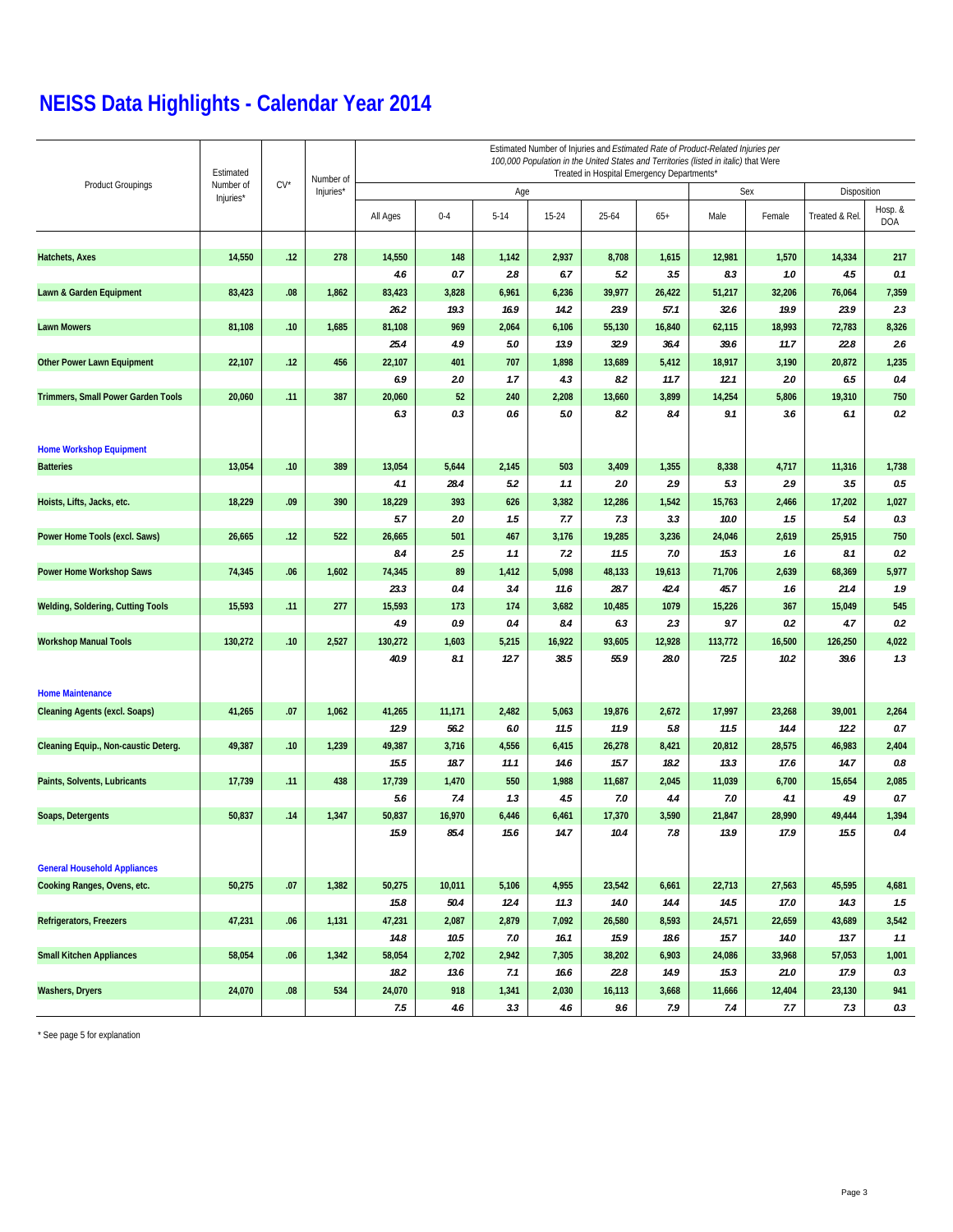|                                                | Estimated |        |                        | Estimated Number of Injuries and Estimated Rate of Product-Related Injuries per<br>100,000 Population in the United States and Territories (listed in italic) that Were<br>Treated in Hospital Emergency Departments* |         |          |           |         |         |         |             |               |                       |  |
|------------------------------------------------|-----------|--------|------------------------|-----------------------------------------------------------------------------------------------------------------------------------------------------------------------------------------------------------------------|---------|----------|-----------|---------|---------|---------|-------------|---------------|-----------------------|--|
| <b>Product Groupings</b>                       | Number of | $CV^*$ | Number of<br>Injuries* |                                                                                                                                                                                                                       |         | Age      | Sex       |         |         |         | Disposition |               |                       |  |
|                                                | Injuries* |        |                        | All Ages                                                                                                                                                                                                              | $0 - 4$ | $5 - 14$ | $15 - 24$ | 25-64   | $65+$   | Male    | Female      | Treated & Rel | Hosp. &<br><b>DOA</b> |  |
| Heating, Cooling, Vent. Equip.                 |           |        |                        |                                                                                                                                                                                                                       |         |          |           |         |         |         |             |               |                       |  |
| <b>Air Conditioners</b>                        | 13,900    | .14    | 326                    | 13,900                                                                                                                                                                                                                | 597     | 701      | 1,730     | 9,282   | 1,589   | 9,564   | 4,336       | 13,082        | 818                   |  |
|                                                |           |        |                        | 4.4                                                                                                                                                                                                                   | 3.0     | 1.7      | 3.9       | 5.5     | 3.4     | 6.1     | 2.7         | 4.1           | 0.3                   |  |
| Chimneys, Fireplaces                           | 16,110    | .11    | 488                    | 16,110                                                                                                                                                                                                                | 7,164   | 2,532    | 656       | 3,509   | 2,249   | 9,423   | 6,687       | 15,201        | 910                   |  |
|                                                |           |        |                        | 5.1                                                                                                                                                                                                                   | 36.0    | 6.1      | 1.5       | 2.1     | 4.9     | 6.0     | 4.1         | 4.8           | 0.3                   |  |
| Fans (excl. Stove Exhaust Fans)                | 17,107    | .10    | 404                    | 17,107                                                                                                                                                                                                                | 2,118   | 1,861    | 1,707     | 8,214   | 3,208   | 8,985   | 8,122       | 16,586        | 521                   |  |
|                                                |           |        |                        | 5.4                                                                                                                                                                                                                   | 10.7    | 4.5      | 3.9       | 4.9     | 6.9     | 5.7     | 5.0         | 5.2           | 0.2                   |  |
| <b>Heating &amp; Plumbing Pipes</b>            | 36,506    | .09    | 908                    | 36,506                                                                                                                                                                                                                | 3,730   | 5,944    | 4,429     | 18,651  | 3,752   | 24,931  | 11,575      | 35,260        | 1,245                 |  |
|                                                |           |        |                        | 11.4                                                                                                                                                                                                                  | 18.8    | 14.4     | 10.1      | 11.1    | 8.1     | 15.9    | 7.1         | 11.1          | 0.4                   |  |
| <b>Heating Stoves, Space Heaters</b>           | 27,703    | .08    | 641                    | 27,703                                                                                                                                                                                                                | 6,432   | 3,555    | 2,857     | 11,258  | 3,600   | 15,215  | 12,488      | 25,115        | 2,588                 |  |
|                                                |           |        |                        | 8.7                                                                                                                                                                                                                   | 32.4    | 8.6      | 6.5       | 6.7     | 7.8     | 9.7     | 7.7         | 7.9           | 0.8                   |  |
|                                                |           |        |                        |                                                                                                                                                                                                                       |         |          |           |         |         |         |             |               |                       |  |
| <b>Home Furnishings &amp; Fixtures</b>         |           |        |                        |                                                                                                                                                                                                                       |         |          |           |         |         |         |             |               |                       |  |
| <b>Bathroom Structures &amp; Fixtures</b>      | 446,479   | .07    | 11,193                 | 446,479                                                                                                                                                                                                               | 36,577  | 28,984   | 35,541    | 202,543 | 142,834 | 174,238 | 272,241     | 380,803       | 65,676                |  |
|                                                |           |        |                        | 140.0                                                                                                                                                                                                                 | 184.0   | 70.4     | 80.8      | 120.9   | 308.9   | 111.0   | 168.1       | 119.4         | 20.6                  |  |
| Beds, Mattresses, Pillows                      | 745,854   | .08    | 20,532                 | 745,854                                                                                                                                                                                                               | 189,784 | 78,703   | 42,247    | 192,940 | 242,106 | 316,312 | 429,542     | 647,440       | 98,414                |  |
|                                                |           |        |                        | 233.9                                                                                                                                                                                                                 | 954.8   | 191.1    | 96.1      | 115.1   | 523.6   | 201.6   | 265.3       | 203.1         | 30.9                  |  |
| <b>Blankets</b>                                | 17,230    | .08    | 445                    | 17,230                                                                                                                                                                                                                | 3,349   | 2,074    | 1275      | 5,969   | 4,564   | 7,113   | 10,117      | 15,204        | 2,025                 |  |
|                                                |           |        |                        | 5.4                                                                                                                                                                                                                   | 16.8    | 5.0      | 2.9       | 3.6     | 9.9     | 4.5     | 6.2         | 4.8           | 0.6                   |  |
| Carpets, Rugs                                  | 185,102   | .11    | 5,131                  | 185,102                                                                                                                                                                                                               | 25,828  | 8,520    | 6,992     | 52,809  | 90,953  | 59,507  | 125,595     | 155,100       | 30,003                |  |
|                                                |           |        |                        | 58.1                                                                                                                                                                                                                  | 129.9   | 20.7     | 15.9      | 31.5    | 196.7   | 37.9    | 77.6        | 48.6          | 9.4                   |  |
| Chairs, Sofas, Sofa Beds                       | 575,545   | .07    | 16,134                 | 575,545                                                                                                                                                                                                               | 140,804 | 67,846   | 34,487    | 165,925 | 166,483 | 246,735 | 328,810     | 515,513       | 60,032                |  |
|                                                |           |        |                        | 180.5                                                                                                                                                                                                                 | 708.4   | 164.7    | 78.4      | 99.0    | 360.0   | 157.2   | 203.1       | 161.7         | 18.8                  |  |
| Desks, Cabinets, Shelves, Racks                | 284,498   | .08    | 7,692                  | 284,498                                                                                                                                                                                                               | 50,408  | 41,965   | 28,099    | 104,537 | 59,437  | 129,121 | 155,377     | 270,028       | 14,471                |  |
|                                                |           |        |                        | 89.2                                                                                                                                                                                                                  | 253.6   | 101.9    | 63.9      | 62.4    | 128.5   | 82.3    | 96.0        | 84.7          | 4.5                   |  |
| Electric Fixt., Lamps, Equip.                  | 58,831    | .07    | 1,517                  | 58,831                                                                                                                                                                                                                | 6,493   | 7,981    | 6,944     | 24,924  | 12,488  | 30,447  | 28,383      | 55,530        | 3,301                 |  |
|                                                |           |        |                        | 18.5                                                                                                                                                                                                                  | 32.7    | 19.4     | 15.8      | 14.9    | 27.0    | 19.4    | 17.5        | 17.4          | 1.0                   |  |
| <b>Holiday, Party Supplies</b>                 | 20,864    | .12    | 456                    | 20,864                                                                                                                                                                                                                | 3,541   | 1,428    | 968       | 11,774  | 3,153   | 10,465  | 10,399      | 19,551        | 1,313                 |  |
|                                                |           |        |                        | 6.5                                                                                                                                                                                                                   | 17.8    | 3.5      | 2.2       | 7.0     | 6.8     | 6.7     | 6.4         | 6.1           | 0.4                   |  |
| Ladders, Stools                                | 240,872   | .08    | 5,861                  | 240,872                                                                                                                                                                                                               | 14,695  | 8,123    | 14,174    | 145,049 | 58,831  | 158,019 | 82,853      | 211,267       | 29,606                |  |
|                                                |           |        |                        | 75.5                                                                                                                                                                                                                  | 73.9    | 19.7     | 32.2      | 86.6    | 127.2   | 100.7   | 51.2        | 66.3          | 9.3                   |  |
| Mirrors, Mirror Glass                          | 24,943    | .09    | 707                    | 24,943                                                                                                                                                                                                                | 2,205   | 3,559    | 8,771     | 9,290   | 1,118   | 13,449  | 11,495      | 24,313        | 630                   |  |
|                                                |           |        |                        | 7.8                                                                                                                                                                                                                   | 11.1    | 8.6      | 19.9      | 5.5     | 2.4     | 8.6     | 7.1         | 7.6           | 0.2                   |  |
| Misc. Household Covers, Fabrics                | 35,718    | .09    | 891                    | 35,718                                                                                                                                                                                                                | 3,151   | 2,299    | 2,030     | 14,728  | 13,510  | 11,717  | 24,001      | 31,479        | 4,239                 |  |
|                                                |           |        |                        | 11.2                                                                                                                                                                                                                  | 15.9    | 5.6      | 4.6       | 8.8     | 29.2    | 7.5     | 14.8        | 9.9           | 1.3                   |  |
| <b>Other Misc. Furniture &amp; Accessories</b> | 118,943   | .08    | 2,831                  | 118,943                                                                                                                                                                                                               | 8,106   | 5,181    | 10,884    | 80,838  | 13,934  | 60,215  | 58,728      | 115,134       | 3,808                 |  |
|                                                |           |        |                        | 37.3                                                                                                                                                                                                                  | 40.8    | 12.6     | 24.7      | 48.2    | 30.1    | 38.4    | 36.3        | 36.1          | 1.2                   |  |
| Tables, not elsewhere classified               | 321,884   | .08    | 9,380                  | 321,884                                                                                                                                                                                                               | 108,547 | 42,992   | 19,708    | 85,465  | 65,172  | 159,903 | 161,981     | 301,657       | 20,227                |  |
|                                                |           |        |                        | 100.9                                                                                                                                                                                                                 | 546.1   | 104.4    | 44.8      | 51.0    | 140.9   | 101.9   | 100.0       | 94.6          | 6.3                   |  |
| Home Structures & Const. Mat.                  |           |        |                        |                                                                                                                                                                                                                       |         |          |           |         |         |         |             |               |                       |  |
| <b>Cabinet/Door Hardware</b>                   | 19,078    | .09    | 565                    | 19,078                                                                                                                                                                                                                | 3,053   | 3,859    | 1,430     | 6,119   | 4,617   | 9,025   | 10,054      | 17,983        | 1,095                 |  |
|                                                |           |        |                        | 6.0                                                                                                                                                                                                                   | 15.4    | 9.4      | 3.3       | 3.7     | 10.0    | 5.8     | 6.2         | 5.6           | 0.3                   |  |
| Fences                                         | 117,830   | .10    | 3,166                  | 117,830                                                                                                                                                                                                               | 5,663   | 28,687   | 25,285    | 48,933  | 9,263   | 80,443  | 37,387      | 108,505       | 9,325                 |  |
|                                                |           |        |                        | 37.0                                                                                                                                                                                                                  | 28.5    | 69.6     | 57.5      | 29.2    | 20.0    | 51.3    | 23.1        | 34.0          | 2.9                   |  |
| Glass Doors, Windows, Panels                   | 132,917   | .09    | 3,492                  | 132,917                                                                                                                                                                                                               | 9,519   | 17,615   | 36,853    | 57,678  | 11,236  | 79,356  | 53,561      | 123,782       | 9,135                 |  |
|                                                |           |        |                        | 41.7                                                                                                                                                                                                                  | 47.9    | 42.8     | 83.8      | 34.4    | 24.3    | 50.6    | 33.1        | 38.8          | 2.9                   |  |

\* See page 5 for explanation